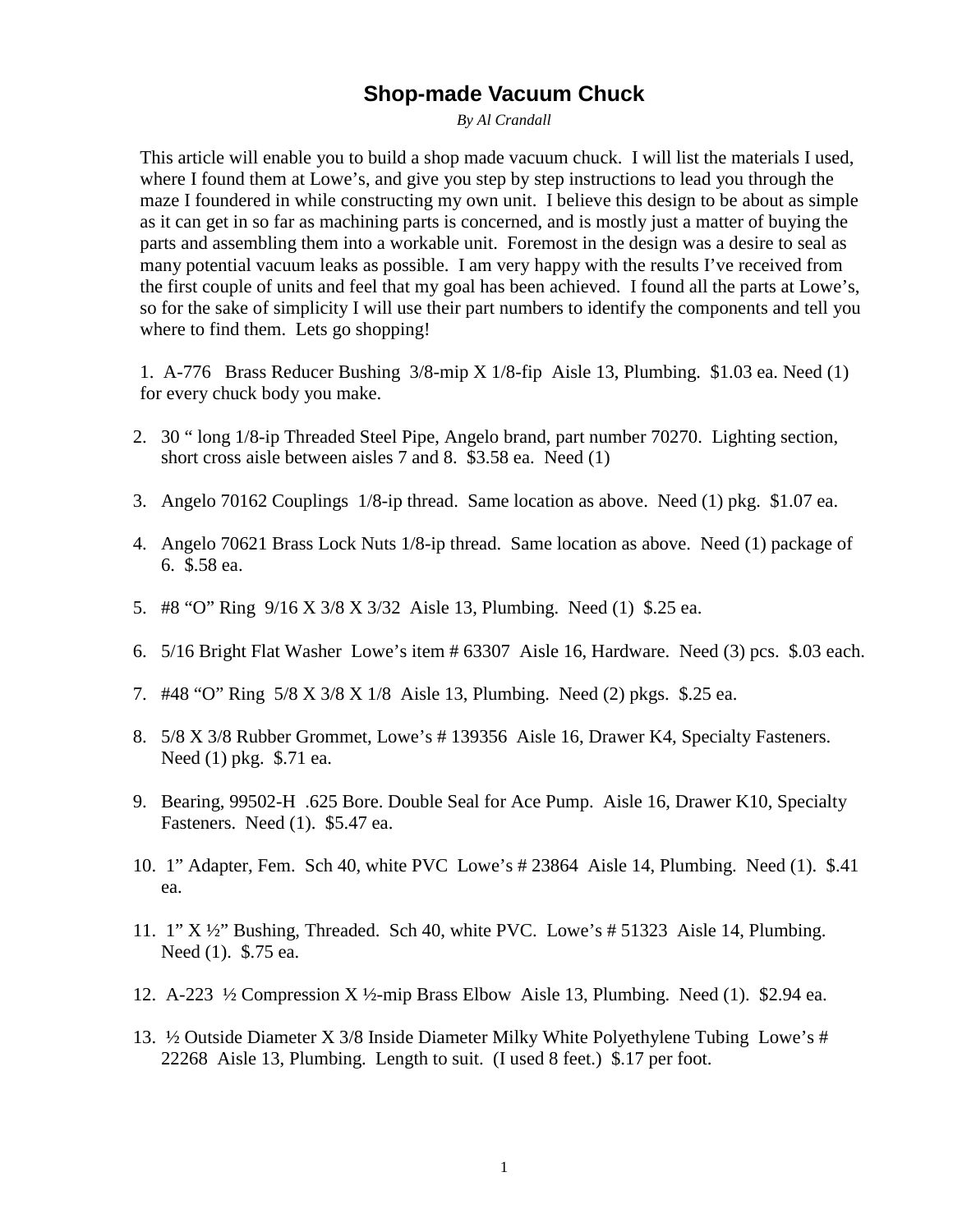O.K., let's put some of these parts together. To this date, I have built four chucks and I find that using a piece of  $\frac{3}{4}$  inch thick mdf super glued into the chuck is an easy and leak proof way of getting the brass bushing (my Item # 1 in the shopping list) installed into the chuck body. Just drill a 9/16-diameter hole on the centerline of the lathe spindle and tap it for the 3/8 bushing to screw into. A little c.a. glue in the threads just prior to installing the brass bushing will insure a leak proof joint. Screw quickly and don't stop or the c.a. glue will lock up before the bushing is seated all the way. Don't ask me how I know this. If you drill the mdf in assembly on the lathe, be sure you tap from the proper side. You want the brass bushing to install from the spindle side, not the tail stock side.

Because the threads inside #1 are tapered and the threaded pipe (#2) has straight threads I was fearful of a leak for two reasons. First, this type joint has a minimal number of threads engaged. I also feared future slop and wear due to repeated screwing and unscrewing of the steel pipe into brass threads when mounting the vacuum chuck assembly. I thought an "O" ring would give a better seal than the threads.

Cut Item #2 to length. This length will be determined by several factors. You will need about 3" sticking out the left end of your lathe spindle, plus enough to get through the spindle and into Item #1. How you intend to mount the body onto the lathe will affect the distance of Item #1 from the right end of the spindle, which in turn will change the length of the threaded rod. A body screwed directly onto the spindle will place Item #1 closer than if, for instance, a Talon or Nova chuck were used to hold the vacuum body.

Next thread one of Item #3, the coupler, and one of Item #4, the nut, onto the rod. Temporarily leave about ¾ inch of threads exposed beyond the nut. Using moderate hand torque only, screw #2 into #1 and back it out. Do this several times until the threads feel like they are tightening up at the same place each time. No need to over torque because the "O" ring will be doing the sealing. Place Item #5 on the rod and next to the nut. Screw the rod in again and run the nut up so as to squeeze the "O" ring somewhat and form a seal. Apply two or three drops of Lock Tite to the threads next to the nut and screw the coupler tight against the nut. Unscrew the rod from Item #1 making sure the nut and coupler do not move on the rod, and that they are still jammed tightly against each other. The main purpose of the coupler is to "square up" the sloppy fitting nut upon the rod, and to add more threads for the Lock Tite to act upon. The chuck end of the rod is now finished.

The threaded rod needs to be held on center of the spindle bore where it exits the spindle on the left, or outboard, end. I solved this problem by turning a tapered plug from wood. The small end fits into the spindle bore, and the length and taper combine to cause the large end to stick out past the end of the spindle. Mine is about  $\frac{1}{2}$  inch long. Drill a 25/64 hole through it while it's in the lathe and cut it off. Drill out the three flat washers, Item #6, to 25/64 and slide the wood plug (small end first) and one of Item #6 onto the end of the rod which we haven't worked on yet. Using c.a. glue, carefully glue the large end of the wood plug to Item # 6. Do not let either become glued to the rod. I applied a thin layer of glue to the outside of the taper to add some durability to the plug.

Find two Item #4 nuts which, when jammed together on the rod, have their flats aligned with each other. These two nuts will be bonded together in assembly as though they were one nut to provide a wider nut for a wrench to fit on. Set them aside for the moment. Install another nut, Item # 4, on the rod next to the washer and plug. In use, this nut will be tightened only finger tight to keep the plug against the outboard end of the spindle.

Now you are ready to position the two "paired" nuts onto the rod. Run them down the rod maybe  $\frac{3}{4}$  inch. Put a washer, Item # 6, on next followed by one of the Item # 7 "O" rings, then one of the Item #8 grommets followed by the last Item # 7 "O" ring. Next slip Item # 9, the bearing, onto this stack of rubber donuts and follow that with the last # 6 washer and a # 4 nut.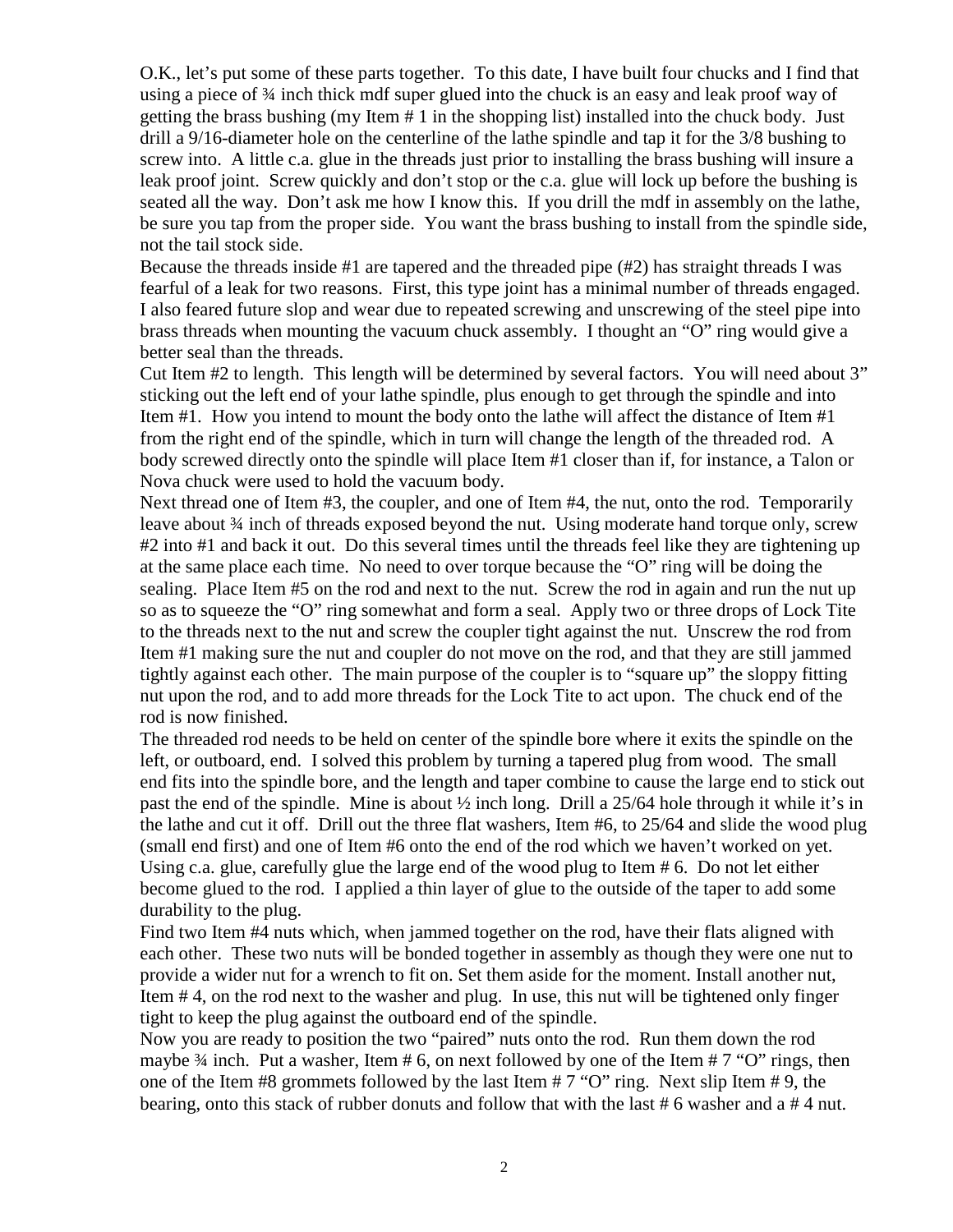Using a pair of wrenches, tighten the nuts against the washers until the bearing is firmly squeezed by the washers. When everything is tightened firmly and there are about three threads showing beyond the single nut on the end of the rod, you have found the proper position for the "paired" nuts. Without moving the "paired" nuts remove all the bearings and washers and assorted rubber things outboard of them and if the flats still line up with each other, then bond the nuts in place with Lock Tite.

The adapter, Item # 10, must be machined to allow the # 9 bearing to fit into the glue socket end. I fit mine with .003 "press" or interference between the pvc fitting and the bearing o.d. and pressed them together using the drill chuck in my lathe tail stock to apply the needed pressure and insure that the bearing was being kept square to the bore. Open the jaws of the drill chuck all the way and use a flat board against the bearing to keep the pressure on the outer race. I used a large socket from a tool set to finish pushing the bearing into the recess of the fitting. If you lack the equipment to do close tolerance boring then I suggest you drill out the fitting with a 1 3/8-diameter Forstner bit and use c.a. glue to effect a tight seal around the bearing. As a last resort the pvc may be bored out using ordinary turning tools in a cut and fit manner. I believe this joint between the bearing and the pvc adapter to be the most likely to cause major vacuum loss if not done with great care and attention. Seat the bearing against the internal flange in the middle of the adapter and cut off the excess length of the fitting to within about 1/8-inch from the face of the bearing. This will leave enough of a wall to flow a small bead of c.a. glue against and get the necessary seal at this critical joint. It also exposes the "paired" nuts when assembled so that getting a wrench on them is easier.

When the marriage of the bearing and the pvc adapter is complete and the glue is dry, the threaded rod may be installed permanently. Stack the washer, "O" ring, grommet, and "O" ring against the "paired" nuts as before. Slip the bearing onto the "donut stack" again with the threaded end of the pvc adapter pointing away from the "paired" nuts. Working through the threaded end of the adapter, drop the last washer onto the threaded rod and torque down the last nut.

All that remains to do is to screw Item  $\# 11$  into  $\# 10$  and Item  $\# 12$  into  $\# 11$ . Use pipe joint dope instead of Teflon tape to seal these last two joints. Small shreds of tape might come loose and get sucked into your vacuum pump. I break the system apart at the compression nut on Item # 12 when swapping from one threaded rod to a different one of another length. The poly tubing, Item # 13, goes from # 12 to a brass tee into which I added a vacuum gage and a brass ball valve so I could cut back the holding power of the chuck while positioning a workpiece. The gage came from McMaster-Carr Supply Co. for a very reasonable cost of \$7.23 plus shipping. It's part # 3935K32. I bought on-line at [www.mcmaster.com](http://www.mcmaster.com/) after doing a search for "vacuum gage". Phone is 630-833-0300. I put a brass nipple between the tee and the ball valve to separate the valve from the gage and to get clearance for the lever handle on the valve. The other piece of poly went from the ball valve to my vacuum pump. There is nothing really magic about this part of the set-up so I am going to let you fend for yourselves here.

Now lets talk a little about the actual chuck bodies. I wanted to turn large platters or large shallow bowls in the gap between my spindle end and the beginning of the lathe ways. I started with a 6-inch diameter faceplate and mounted a 7- $\frac{1}{2}$  inch diameter piece of  $\frac{3}{4}$  thick mdf to it using "furniture bolts" from the specialty fasteners drawers at Lowe's and "O" rings. A gasket made from a mouse pad and attached using spray adhesive from my 12" disc sander completed the assembly. Next came three chucks made from pvc plumbing fittings. One started life as a 4" to 2" reducer bushing and another was a 3" to 2" bushing. The last is a floor area drain assembly. It was designed to attach inside a 3" pipe or over a 2" pipe. Glue in an mdf plug, throw away the plastic grate, and it's almost done. It still needs to have a gasket attached to it. All of these fittings cost less than \$5 each and make good starting places.